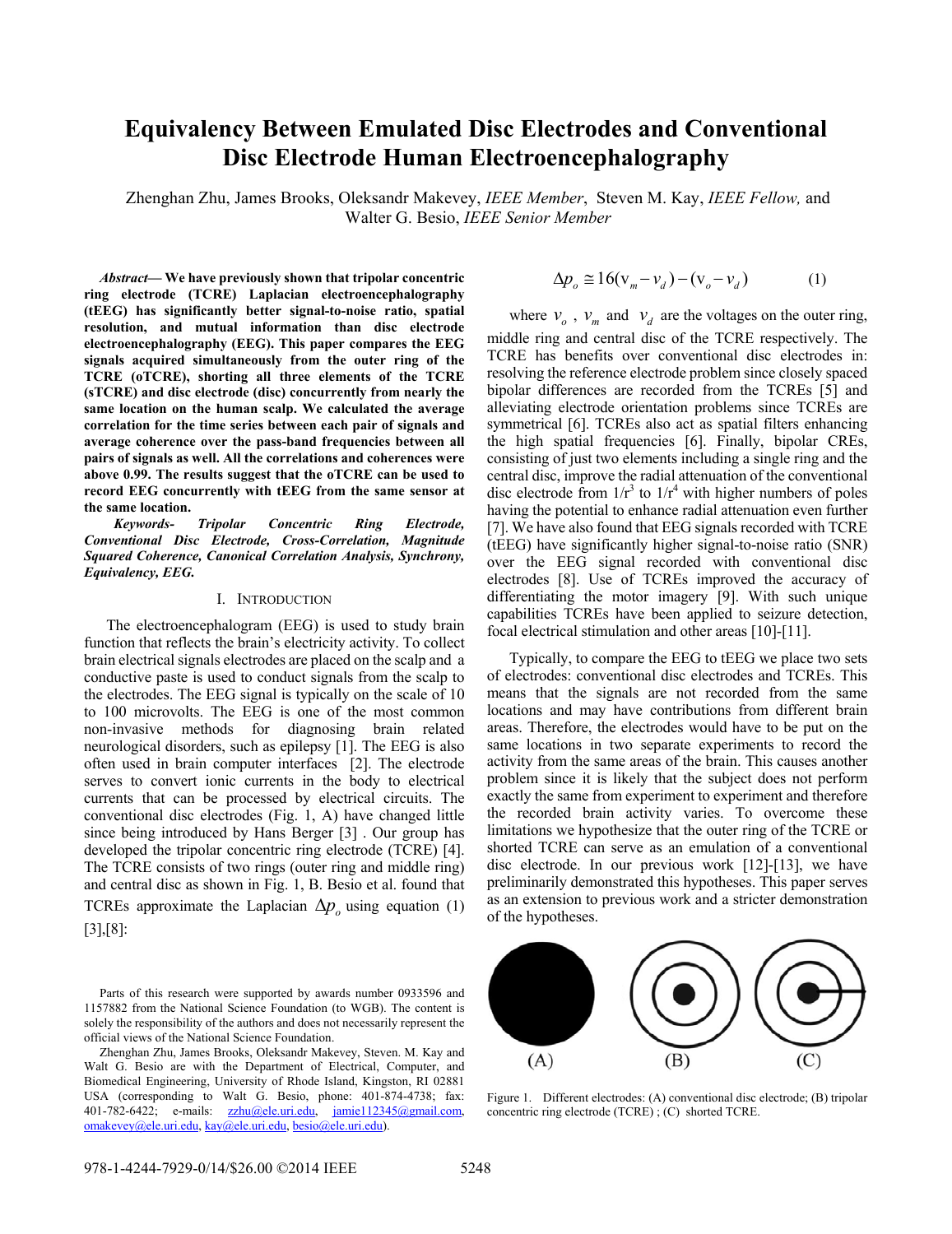#### II. METHODS

Human experiments were conducted in accordance with the University of Rhode Island IRB on six subjects. There are many methods available for calculating the synchrony between different EEG signals such as: cross-correlation coefficient, coherence, Granger causality, phase synchrony, state space based synchrony, information theoretic interdependence measures and stochastic event synchrony measures [14]. For this study EEG signals were recorded from three different types of electrodes. The signals were then used to calculate the correlation and coherence between each pair of electrodes. Also, canonical correlation analysis was applied to analyze the linear correlation between the groups of EEG signals. The correlation and coherence infer the synchrony between the signal pairs from the different types of electrodes. All the signal processing was performed using Matlab (Mathworks, Natick, MA).

#### *A. Human Experiment Setup*

A conventional disc electrode (disc1) was placed at O1 of the International 10-20 EEG Electrode System. A TCRE with only its outer ring used ( oTCRE), another TCRE with its three rings shorted together (sTCRE), and a second conventional disc electrode (disc2) were all placed close to disc1 (see Fig. 2), the distance between the electrodes was approximately 2mm. A reference and a ground electrode were both located at the right mastoid process. All skin-to-electrode impedances were maintained below 5 KOhms. All the EEG signals were collected using a Comet AS40 Amplifier System (Natus Neurology, Warwick, RI, USA) with a sampling rate of 200 samples per second and band-pass filtered at 1~70Hz. Also, a 60 Hz notch filter was applied to the EEG signals. The EEG signals from the four electrodes were collected simultaneously at nearly the same location under the same conditions. In total, six healthy subjects, three males and three females, aged from 19 to 30, were involved in the experiment. Six trials were recorded for every subject. The subjects were asked to close their eyes for 30 seconds and open their eyes for 30 seconds. To account for the "variance" caused by the different positions of the electrodes, oTCRE, sTCRE and disc2 were selected randomly for each subject, see Fig. 2.B for all combinations of electrodes positions used.



Figure 2. (A) Diagram of electrodes positions on the scalp. Disc1 is at location  $O1$ ; (B) the three different configurations of oTCRE (O), sTCRE (S) and disc2 (D).

# *B. Cross-Correlation Coefficient*

The cross-correlation coefficient is a well-known measure of linear interdependence between two signals. If two signals are identical, then the cross-correlation coefficient is one, if they are opposite the cross correlation is -1. For every trial, the EEG signals were divided into segments of one second duration without overlap, assuming near stationarity as reported in [15]. The cross-correlations between pairs of EEG signals from oTCRE and disc1 were calculated according to equation (2). Similarly, cross-correlations were performed between disc1 and sTCRE, disc1 and disc2, disc2 and oTCRE, and disc2 and sTCRE.

The cross-correlation coefficient at lag zero estimator is given by equation (2), where two zero mean signals are *x[n],*   $\n *y*[n], *n*=1,2,...N.$ 

$$
\hat{\rho}_{x,y} = \frac{\sum_{n=0}^{N-1} x[n] y[n]}{\sqrt{\sum_{n=0}^{N-1} x^2 [n] \sum_{n=0}^{N-1} y^2 [n]}}
$$
(2)

#### *C. Magnitude Squared Coherence*

The magnitude squared coherence measures linear correlations in the frequency domain by means of the cross spectrum. It is especially useful in quantifying synchronization of the two signals in certain frequency bands including phase and amplitude synchronization of the two signals. The magnitude squared coherence between two signals  $x$  and  $y$  is the cross spectral density function normalized by their individual auto-spectral density functions [16], equation (3). We used the averaged periodogram method to estimate the spectrums [16].

$$
\left|\gamma_{x,y}(f)\right|^2 = \frac{\left|P_{x,y}(f)\right|^2}{P_x(f)P_y(f)}\tag{3}
$$

Where,  $P_{x,y}(f)$  is the cross-spectrum of EEG signals *x* and *y*,  $P_x(f)$  is the power spectral density of signal *x*, and  $P_y(f)$  is the power spectral density of signal *y*.

#### *D. Canonical Correlation Analysis*

Canonical correlation analysis (CCA) measures the linear relationship between two groups of variables. The CCA is very helpful for analyzing multi-channels, multi-trials EEG signals. In general, CCA can be viewed as searching for two sets of basis vectors, one for groups of signals *X1,* say, it is of *m* channels of signals, and another second group of signals *X2*, say, it is of *n* channels of signals. Then the correlations between the projections of the variables onto these basis vectors are mutually maximized. Mathematically, let 1 2 *X X*  $=\begin{bmatrix} X1 \\ X2 \end{bmatrix}$  and  $\Sigma = Var(X) = \begin{bmatrix} \Sigma_{11} & \Sigma_{12} \\ \Sigma_{21} & \Sigma_{22} \end{bmatrix}$ 21  $-$  22  $\Sigma = Var(X) = \begin{bmatrix} \Sigma_{11} & \Sigma_{12} \\ \Sigma_{21} & \Sigma_{22} \end{bmatrix}$ , where  $\Sigma$  is the variance of a new data matrix  $X$  and is a  $m+n$  by  $m+n$  matrix.

The CCA considers linear combinations  $u = a^T X_1$  and  $v = b^T X_2$ , and then extracts the variables *a* and *b* so that the correlation between  $u$  and  $v$  is at its maximum [17] equation (4)

$$
\rho(u,v) = \frac{a^T \Sigma_{12} b}{\sqrt{a^T \Sigma_{11} a} \sqrt{b^T \Sigma_{22} b}}
$$
(4)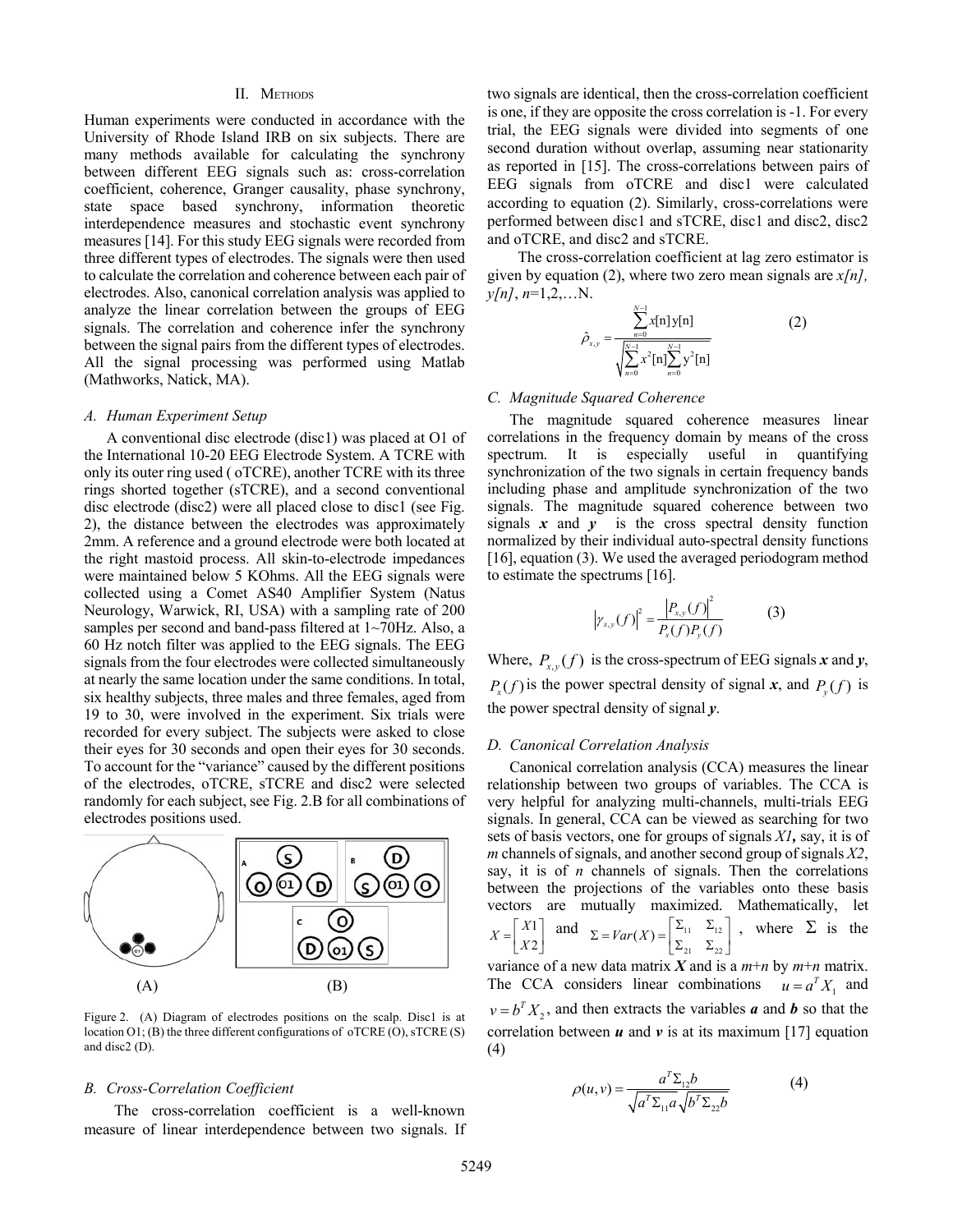The maximum of  $\rho(u, v)$  with respect to *a* and *b* is the maximum canonical correlation. The solution is determined by calculating the eigenvalue and eigenvector of the matrix  $M = \sum_{11}^{-1} \sum_{12} \sum_{22}^{-1} \sum_{21}$ . The matrix *M* contains all the information about the linear correlation between the two groups of signals. The largest eigenvalue of *M* is the maximum canonical correlation between the two groups of signals. Therefore, CCA provides a single scale measure of the linear correlation among a group of EEG signals from disc electrodes and a group of EEG signals from oTCRE. Also, CCA has an inherent relation with mutual information [18]. It can be shown that the mutual information between *x1* and *x2* can be given by

$$
I(x!; x2) = \frac{1}{2} \sum_{i} \log(\frac{1}{1 - \rho_i^2})
$$
 (5)

where the  $\rho_i$  are the eigenvalues of the matrix *M* also equal to the CCAs. From equation (5), if the CCA is close to one the mutual information is high. The greater the correlation between the two groups of signals, then the more mutual information they have between each other. In our case, we mixed all six subjects' EEG from the disc1 electrodes as one group of EEG signals from disc1. Similarly, we did the same for oTCRE, sTCRE and disc2. The CCA was used to calculate the canonical correlation between the group disc1 EEG signals with the group of EEG signals from oTCRE. The procedure was repeated between all pairs of group EEG data.

# III. RESULT

# *A. Raw EEG data*

Figure 3 shows 2-second segments of raw EEG signals from the four electrodes. These segments are typical EEG alpha waves recorded when the subjects eyes were closed. By visual inspection, the EEG signals look very similar to each other.



Figure 3. A randomly chosen 2-second segment of raw EEG data from all four electrodes while the subject's eyes are closed.

## *B. Cross-Correlation Coefficient*

The cross-correlation was calculated in pairs, specifically, disc1 with oTCRE, disc1 with sTCRE, disc1 with disc2, disc2 with oTCRE, and disc2 with sTCRE. The cross-correlation between disc1 and disc2 served as a reference to compare the cross-correlations of the non-disc electrodes. The mean cross-correlation between the three pairs of electrodes over all six trials and the standard deviation are

shown in Table 1 for each subject. These results suggest that each electrode configuration is nearly identical since all of the mean disc1 cross-correlations are over 0.9900 with very low standard deviation (<0.0064). Since the correlations are all nearly one this indicates that there is a strong linear correlation between the EEG signals from the three electrode configurations, and thus they are all highly synchronized. To further analyze the signals we performed ANOVA analysis (*p>0.7300* for each combination of pairs*)* with post-hoc Bonferroni correction for multiple tests performed on the correlations. This multiple comparison suggests that there is no significant difference between the signals from each electrode configuration in the time domain.

| TABLE I. | <b>CROSS-CORRELATION COEFFICIENTS.</b> |
|----------|----------------------------------------|
|          |                                        |

|         | <b>Groups of Electrodes</b> |              |              |              |              |  |
|---------|-----------------------------|--------------|--------------|--------------|--------------|--|
| Subject | Disc1 vs.                   | Disc1 vs.    | Disc1 vs.    | Disc2 vs.    | Disc2 vs.    |  |
|         | Disc <sub>2</sub>           | <b>oTCRE</b> | <b>sTCRE</b> | <b>oTCRE</b> | <b>sTCRE</b> |  |
|         | $0.9967 \pm$                | $0.9932 \pm$ | $0.9983 \pm$ | $0.9927 \pm$ | $0.9890 \pm$ |  |
|         | 0.0028                      | 0.0039       | 0.0007       | 0.0039       | 0.0056       |  |
| 2       | 0.9965 $\pm$                | $0.9972 \pm$ | 0.9969 $\pm$ | $0.9957 \pm$ | $0.9918 \pm$ |  |
|         | 0.0020                      | 0.0043       | 0.0023       | 0.0025       | 0.0060       |  |
| 3       | $0.9983 \pm$                | 0.9944 $\pm$ | 0.9965 $\pm$ | $0.9928 \pm$ | 0.9963 $\pm$ |  |
|         | 0.0006                      | 0.0026       | 0.0012       | 0.0025       | 0.0020       |  |
| 4       | $0.9989 \pm$                | $0.9981 \pm$ | 0.9956 $\pm$ | $0.9921 \pm$ | $0.9989 \pm$ |  |
|         | 0.0009                      | 0.0006       | 0.0021       | 0.0038       | 0.0005       |  |
| 5       | 0.9948 $\pm$                | $0.9981 \pm$ | $0.9985 \pm$ | $0.9933 \pm$ | $0.9952 \pm$ |  |
|         | 0.0037                      | 0.0007       | 0.0023       | 0.0082       | 0.0031       |  |
| 6       | 0.9936 $\pm$                | 0.9964 $\pm$ | $0.9897 \pm$ | $0.9672 \pm$ | 0.9546 $\pm$ |  |
|         | 0.0020                      | 0.0019       | 0.0064       | 0.0109       | 0.0167       |  |
| Mean    | 0.9965*                     | 0.9962*      | 0.9959*      | 0.9889*      | $0.9876*$    |  |

\*. Average over subjects.

## *C. Magnitude Squared Coherence*

Similarly, the EEG signals were divided into one-second duration segments to reduce the non-stationary nature of EEG signals [15]. The magnitude squared coherence of the three pairs of electrodes was calculated for each segment. Table 2 shows the average magnitude squared coherence over the frequency band 1~70Hz for each segment and over all the segments of EEG for each subject and each pair of electrodes.

TABLE II. MAGNITUDE SQUARED COHERENCE

| <b>Subject</b> | <b>Groups of Electrodes</b> |                          |                          |                          |                          |
|----------------|-----------------------------|--------------------------|--------------------------|--------------------------|--------------------------|
|                | Disc1 vs<br>Disk2           | Disc1 vs<br><b>oTCRE</b> | Disc1 vs<br><b>sTCRE</b> | Disc2 vs<br><b>oTCRE</b> | Disc2 vs<br><b>sTCRE</b> |
| 1              | $0.9919 \pm$                | 0.9915 $\pm$             | 0.9956 $\pm$             | $0.9818 \pm$             | $0.9821 \pm$             |
|                | 0.0033                      | 0.0044                   | 0.0012                   | 0.0063                   | 0.0071                   |
| $\overline{c}$ | $0.9898 \pm$                | $0.9897 \pm$             | $0.9911 \pm$             | $0.9895 \pm$             | 0.9816 $\pm$             |
|                | 0.0064                      | 0.0087                   | 0.0052                   | 0.0039                   | 0.0080                   |
| 3              | $0.9951 \pm$                | $0.9907 \pm$             | $0.9891 \pm$             | $0.9790 \pm$             | $0.9973 \pm$             |
|                | 0.0015                      | 0.0029                   | 0.0030                   | 0.0058                   | 0.0020                   |
| 4              | 0.9975 $\pm$                | 0.9961 $\pm$             | 0.9924 $\pm$             | $0.9872 \pm$             | $0.9937 \pm$             |
|                | 0.0007                      | 0.0010                   | 0.0021                   | 0.0035                   | 0.0008                   |
| 5              | $0.9863 \pm$                | $0.9961 \pm$             | $0.9960 \pm$             | $0.9862 \pm$             | $0.9903 \pm$             |
|                | 0.0056                      | 0.0019                   | 0.0023                   | 0.0059                   | 0.0042                   |
| 6              | $0.9870 \pm$                | $0.9894 \pm$             | 0.9794 $\pm$             | 0.9656 $\pm$             | 0.9166 $\pm$             |
|                | 0.0045                      | 0.0039                   | 0.0064                   | 0.0127                   | 0.0276                   |
| Mean           | 0.9912*                     | $0.9922*$                | 0.9906*                  | $0.9800*$                | 0.9769*                  |

\*. Average over subjects.